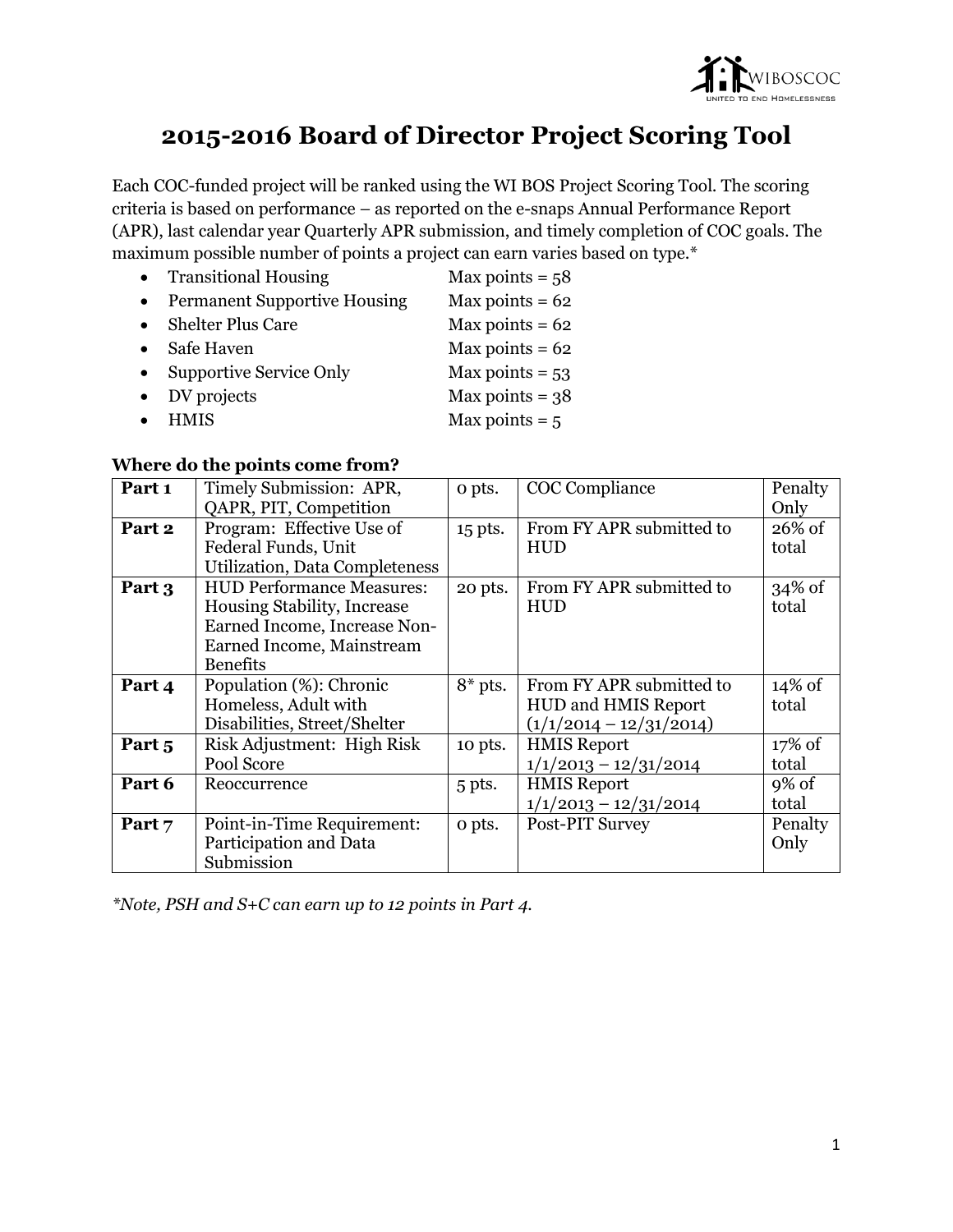

## **Point Breakdown:**

*\*\*Part 1: Timely Submission - No points awarded. Penalty Points assessed.*

| Criteria                                                      | o points | -2 points |
|---------------------------------------------------------------|----------|-----------|
| APR submitted on time to HUD                                  | On time  |           |
| QAPR 1 (2015) submitted on time                               | On time  |           |
| QAPR 2 (2015) submitted on time                               | On time  |           |
| QAPR 3 (2014) submitted on time                               | On time  |           |
| QAPR 4 (2014) submitted on time                               | On time  |           |
| January 2015 PIT data submitted on time                       | On time  |           |
| July 2015 PIT data submitted on time                          | On time  |           |
| Turned in Board requested information for the purposes of the | On time  |           |
| Collaborative Application on time                             |          |           |
| Turned in Project Application for review on time              | On time  |           |

*\*\*Part 2: Program Requirements (15 points possible)*

| Criteria                                              | 5 points                      | 4 points                  | 3 points                  | 2 points                  | 1 point                 |
|-------------------------------------------------------|-------------------------------|---------------------------|---------------------------|---------------------------|-------------------------|
| Effective Use of<br><b>Federal Funds</b>              | Spent 90-<br>100% of<br>grant | Spent 80-<br>89% of grant | Spent 70-<br>79% of grant | Spent 60-<br>69% of grant | Spent 59%<br>or less    |
| Unit Utilization                                      | 96-100%                       | $90 - 95%$                | 80-89%                    | 70 - 79%                  | 69% or less             |
| Data Completeness:<br>Don't Know, Missing,<br>Refused | $0\% - 1.0\%$                 | $1.1\%$ - 2%              | $2.1\% - 3\%$             | $3.1\% - 4\%$             | Greater<br>than $4.1\%$ |

- *Note: Unit Utilization does not apply to SSO programs.*
- *Note: West CAP TH and ADVOCAP TH returned funds because of voluntary reallocation. Scoring on "effective use of federal funds" does not apply to those two projects.*

| Criteria                             | 5 points      | 4 points    | 3 points    | o points  |
|--------------------------------------|---------------|-------------|-------------|-----------|
| <b>HUD Goal: Housing Stability</b>   | 90% or higher | $80 - 89%$  | $70 - 79%$  | Under 69% |
| $(PSH, S+C) 80\%+$                   |               |             |             |           |
| <b>HUD Goal: Housing Stability</b>   | 75% or higher | $65 - 74\%$ | $55 - 64\%$ | Under 54% |
| $(non-PSH)$ 65%+                     |               |             |             |           |
| <b>HUD</b> Goal:                     | 30% or higher | 20-29%      | $10 - 19\%$ | Under 9%  |
| Increase Earned Income (20%)         |               |             |             |           |
| <b>HUD Goal: Increase Other</b>      | 54% or higher | $35 - 53\%$ | $20 - 34\%$ | Under 19% |
| (Non-Earned) Income (54%)            |               |             |             |           |
| <b>HUD Goal: Increase Mainstream</b> | 65% or higher | $56 - 64\%$ | $45 - 55\%$ | Under 44% |
| Benefits $(56%)$                     |               |             |             |           |

*\*\*Part 3: HUD Performance Measures (20 points possible)*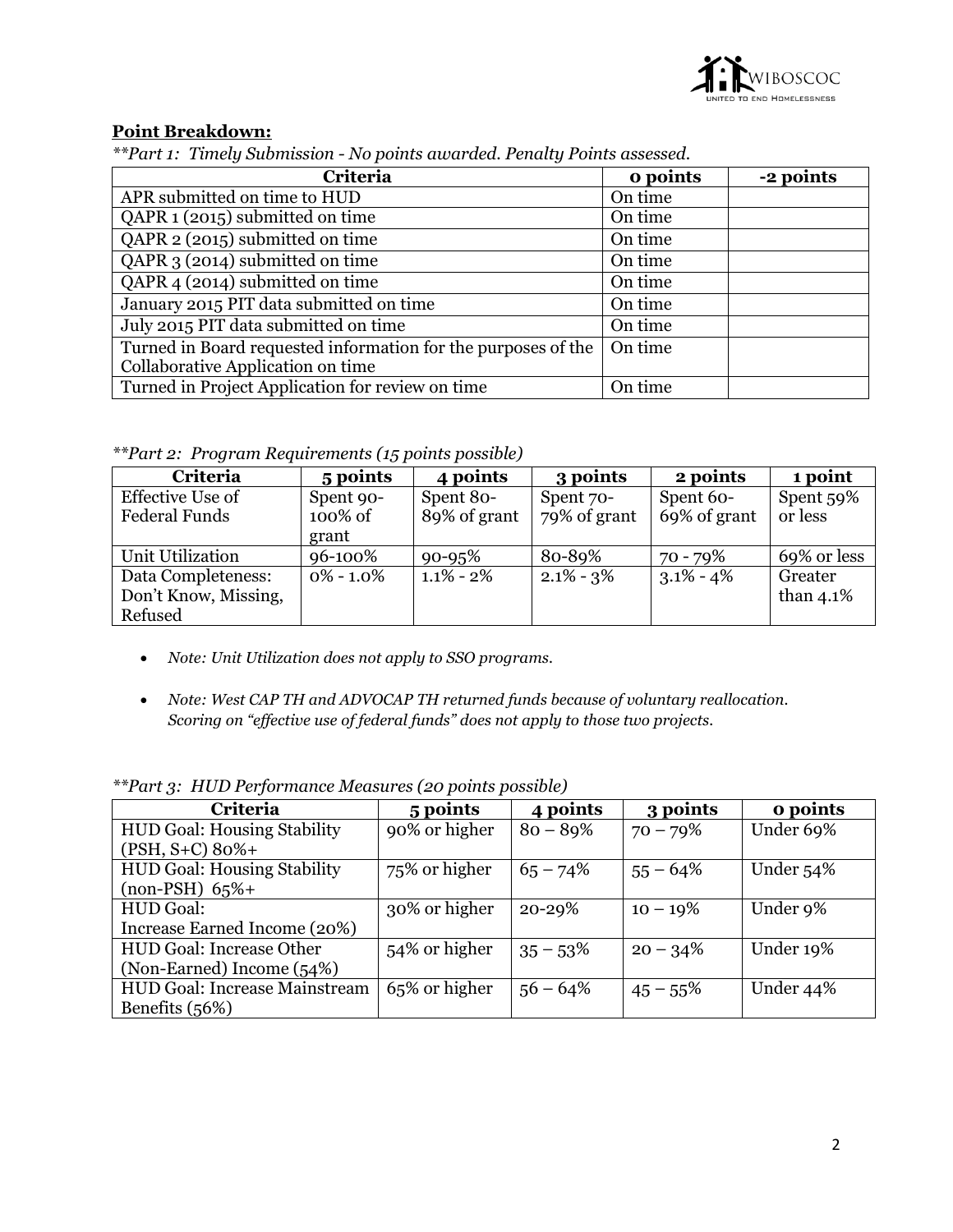

| $P \cdot P \cdot P$        |          |          |          |            |            |  |
|----------------------------|----------|----------|----------|------------|------------|--|
| Criteria                   | 4 points | 3 points | 2 points | 1 points   | o points   |  |
| Percentage of Chronic      | 75% or   | 50-74%   | 25-49%   | $10 - 24%$ | 9% or less |  |
| Homeless (PSH, $SH, S+C$ ) | higher   |          |          |            |            |  |
| Percentage of Adult with   | 75% or   | 50-74%   | 25-49%   | $10 - 24%$ | 9% or less |  |
| <b>Disabilities</b>        | higher   |          |          |            |            |  |
| Percentage from Shelter or | 75% or   | 50-74%   | 25-49%   | $10 - 24%$ | 9% or less |  |
| Place Not Meant for        | higher   |          |          |            |            |  |
| <b>Human Habitation</b>    |          |          |          |            |            |  |

*\*\*Part 4: Population (12 points possible for PSH, SH, S+C; 8 points possible for all other programs)*

*\*\*Part 5: Risk Adjustment (10 points possible)*

| <b>Criteria</b>              | 10 points    | 8 points       | 6 points     | 4 points    |
|------------------------------|--------------|----------------|--------------|-------------|
| <b>Risk Adjustment Score</b> | $75 - 100\%$ | $50 - 74\%$    | $25 - 49\%$  | Less $24%$  |
|                              | 49-65 pts.   | $32 - 48$ pts. | $16-31$ pts. | $0-15$ pts. |

This score is calculated by ranking all projects from highest rank score to lowest rank score. The highest being 65 points and lowest being 8 points. With the score of 65 being 100%, the scores were calculated as a percentage of the highest score. The projects were not separated by type.

*\*\*Part 6: Reoccurrence (5 points possible)*

| Criteria                   | .<br>5 points | 4 points     | 3 points | 2 points                                               | 1 point |
|----------------------------|---------------|--------------|----------|--------------------------------------------------------|---------|
| Reoccurrence Rate   0 - 5% |               | $5.1 - 10\%$ |          | $\vert$ 10.1 – 15% $\vert$ 15.1% – 20% $\vert$ 20.1% + |         |

*\*\*Part 7: Point-in-Time Requirement - No points awarded. Penalty Points assessed.*

| <b>Criteria</b>                                                               | <b>Subtract</b> |
|-------------------------------------------------------------------------------|-----------------|
| Non-Participation by COC Funded agency in overnight Street Count during       | 10 points       |
| the January PIT – penalty applies to the agency only.                         |                 |
| Late submission of Final Deadline for January PIT data – this will be applied | 15 points       |
| to the entire local continua.                                                 |                 |
| Non-Participation by COC Funded agency in overnight Street Count during       | 10 points       |
| the July $PIT$ – penalty applies to the agency only.                          |                 |
| Late submission of Final Deadline for July PIT data – this will be applies to | 15 points       |
| the entire local continua.                                                    |                 |